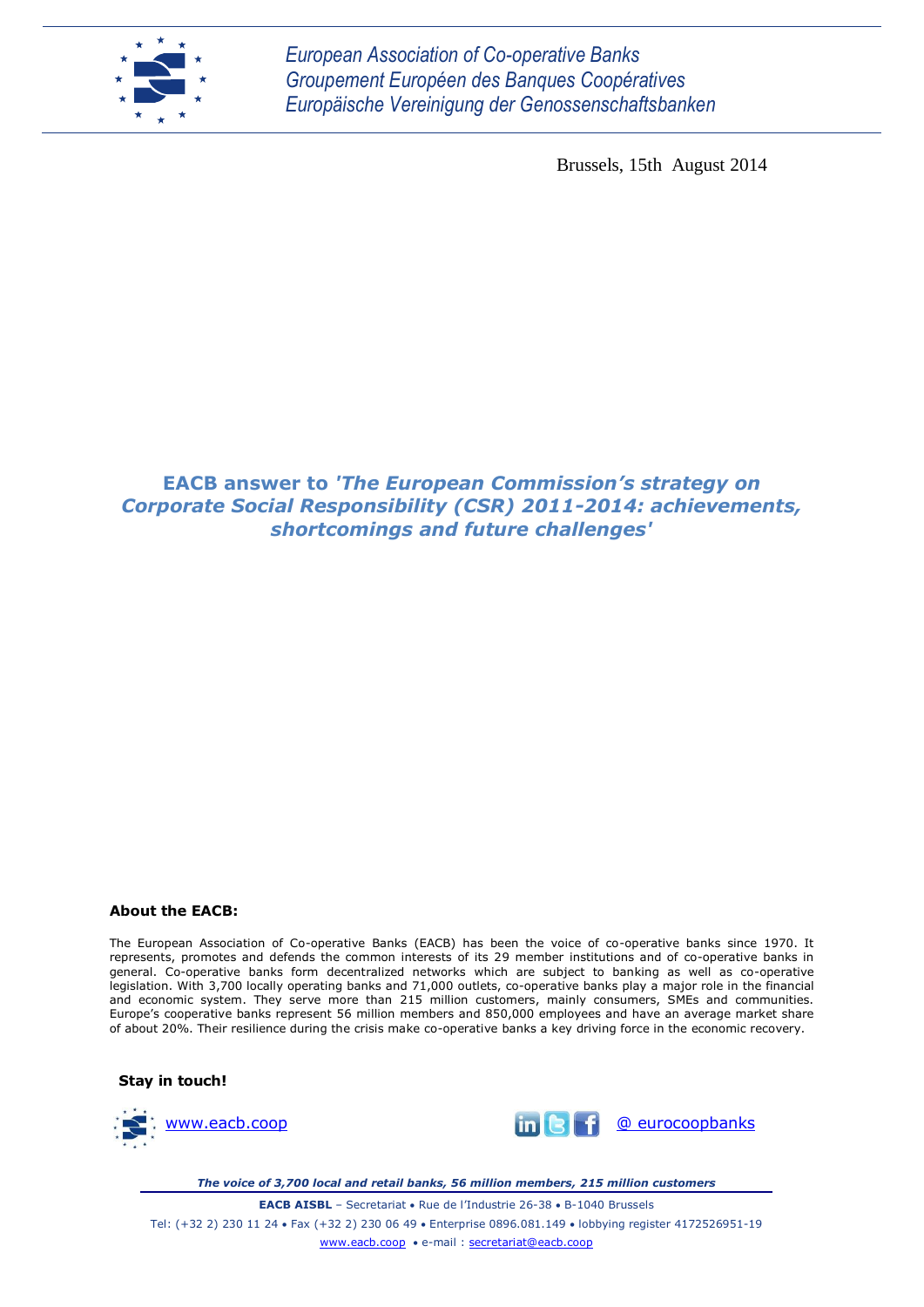The European Commission's strategy on Corporate Social Responsibility (CSR) 2011-2014: achievements, shortcomings and future challenges

Fields marked with \* are mandatory.

### 1 Introduction - Background and explanatory remark

### **1. Purpose of this Public Consultation**

**The Commission launches this public consultation in order to receive feedback on the implementation of its most recent policy on Corporate Social Responsibility (CSR), which is outlined in the Communication "A renewed EU strategy 2011-14 for Corporate Social Responsibility" (COM(2011) 681).**

**The results of this public consultation will be summarised in a technical report and further inform the preparation of the plenary meeting of the multi-stakeholder forum on CSR, which is planned for February 2015. These two events will provide the most essential input for the Commission's work on the direction of its CSR policy after 2014.**

### **2. Key elements of the CSR Communication (COM(2011) 681)**

**The Commission presented its current CSR strategy on 25 October 2011. At the center of this strategy stands the objective of helping enterprises achieve their full potential to create wealth, jobs and innovative solutions to the many challenges facing Europe's society. It sets out how enterprises can benefit from CSR as well as contribute to society as a whole by taking greater steps to meet their social responsibility.**

**The Commission's CSR strategy is built upon pertinent international CSR principles and guidelines, namely the ten principles of the UN Global Compact, ILO Tri-partite Declaration of Principles Concerning Multinational Enterprises and Social Policy, OECD Guidelines for Multinational Enterprises, ISO 26000 Guidance Standard on Social Responsibility and United Nations Guiding Principles on Business and Human Rights.**

**One of the key elements of the Commission's CSR Communication is a modernised definition of this concept, which should provide greater clarity for enterprises, and contribute to greater global consistency in the expectations on business, regardless of where they operate. The Commission defined CSR as "the responsibility of enterprises for their impacts on society".**

**Although there is no "one-size-fits-all" approach to CSR, and for most small and medium-sized enterprises the CSR process remains informal, complying with legislation is the basic requirement for an enterprise to meet its social responsibility. Beyond that, enterprises should, in the Commission's view, have a process in place to integrate social, environmental, ethical human rights and consumer concerns into their business operations and core strategy in close cooperation with their stakeholders. The aim is:**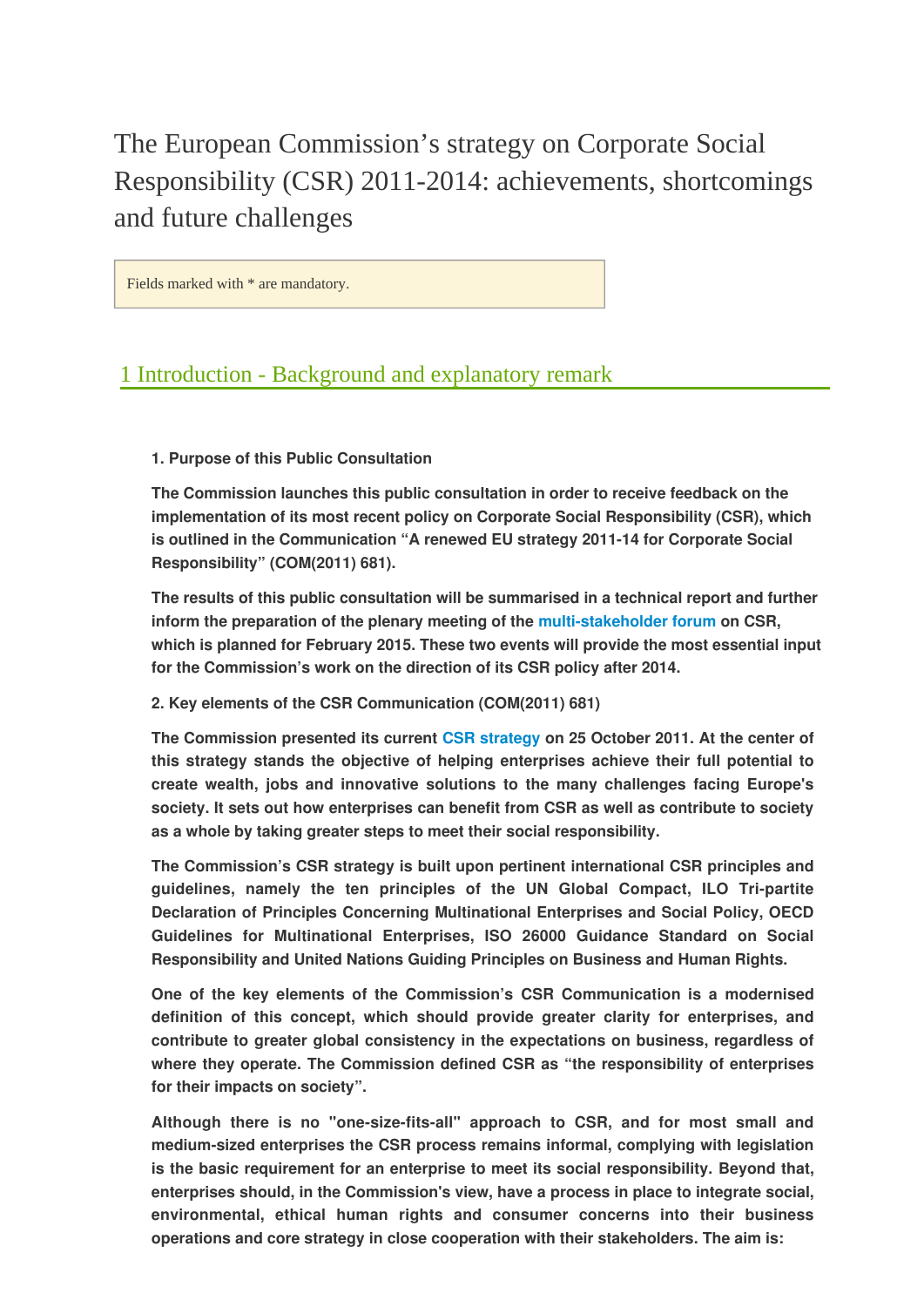- •€€€ **To maximise the creation of shared value, which means to create return on investment for the company's shareholders at the same time as ensuring benefits for the company's other stakeholders;**
- •€€€ **To identify, prevent and mitigate possible adverse impacts which enterprises may have on society.**

**The Commission's approach to CSR follows the assumption that the development of CSR should be led by enterprises themselves. Public authorities should play a supporting role through a smart mix of voluntary policy measures and, where necessary, complementary regulation, for example in the fields of transparency, the creation of market incentives and corporate accountability.**

### **3. The Commission's agenda for action – what has been done**

**In the CSR Communication, the Commission put forward an action agenda for the period 2011-2014 covering 8 areas. The agenda for action and the Commission's related activities include:**

- **1. Enhancing the visibility of CSR and disseminating good practices:**
	- **1.1 In 2013, the European Commission organised the first [European CSR awards;](http://www.europeancsrawards.eu/)**
	- **1.2 The Commission launched three projects for the establishment of sector-based multi-stakeholder platforms for enterprises and stakeholders to make commitments and jointly monitor progress (see the projects in the [Fruit](http://juicecsr.eu/) [Juice,](http://juicecsr.eu/) [Machine tools](http://www.csreurope.org/csr-and-sustainability-machine-tools-sector) and [Social Housing](http://www.responsiblehousing.eu/en/) sectors).**
- **2. Improving and tracking levels of trust in business: the Commission published in 2013 a Eurobarometer survey on citizen trust in business.**
- **3. Improving self- and co-regulation processes: the Commission launched a Community of Practice platform to work with business and other organizations to develop a code of good practice to guide the development of future self- and co-regulation initiatives.**
- **4. Enhancing market reward for CSR: the Commission revised its public procurement Directives to take better account of environmental and social concerns. The Commission also co-sponsored a project on building the capacity of the European investment community to use and integrate environmental, social and governance (ESG) information.**
- **5. Improving company disclosure of social and environmental information: the Commission revised the Accounting Directives on the disclosure of non-financial and diversity information by certain large companies and groups.**
- **6. Further integrating CSR into education, training and research: the Commission sponsored for example a research project on [Impact Measuremen](http://csr-impact.eu/documents.html)t and Performance Analysis of CSR.**
- **7. Emphasizing the importance of national and sub-national CSR policies: the Commission launched a CSR peer review process with EU Member States to facilitate the development and/or revision of their own plans for the promotion of CSR.**
- **8. Better aligning European and global approaches to CSR:**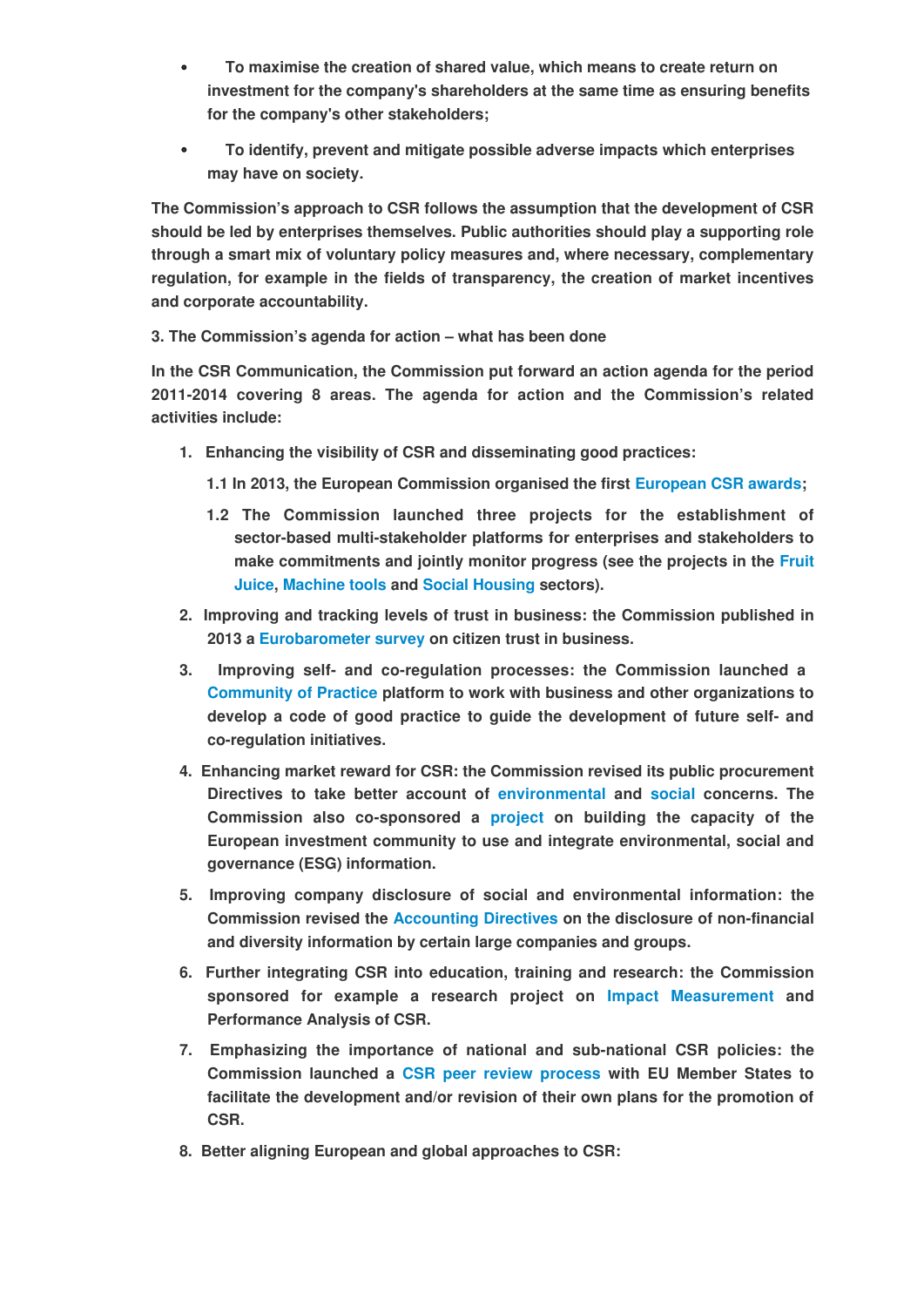- **8.1. Focusing on internationally recognised CSR principles and guidelines: the Commission published a first monitoring report of the commitments of large European enterprises to take account of internationally recognized guidelines and principles.**
- **8.2. Implementing the UN Guiding Principles on Business and Human Rights: the Commission published guidance material for [SMEs](http://bit.ly/ZP98GY) and three sectors.**
- **8.3. Emphasising CSR in relations with other countries and regions in the world: as an example, CSR features more frequently on the agenda of political dialogues with third countries and trade negotiations (see for example the [EU-South Korean Free Trade Agreement,](http://eur-lex.europa.eu/legal-content/EN/TXT/HTML/?uri=OJ:JOL_2011_127_R_0001_01&from=EN) Art. 13.6 (2) and Annex 13 1. (d)).**

**The full implementation table regarding the Commission's activities can be found here.**

**This public consultation aims in particular to receive feedback on the various activity streams in order to learn whether they were useful, successful or whether specific actions were missing. It also aims to receive input about what future challenges exist in CSR and what prospective activities might be required.**

# 2 About the Respondent

2.1 Please indicate your full name:**\***

**CSR & Co-operative Affairs Working Group of the European Association of Co-operative Banks**

2.2 Please provide your contact details (e-mail, phone no.)

**e.bevilacqua@eacb.coop, m.moreau@eacb.coop, 02 286 98 46**

2.3 Are you replying as:**\***

- National authority (EU member state)
- Regional authority (EU member state)
- National authority (non-EU member state)
- <sup>O</sup> Industry association
- Individual company (more than 250 employees)
- Individual company (less than 250 employees)
- **International organisation**
- Civil Society representative
- $\circledcirc$  EU citizen
- Other, please specify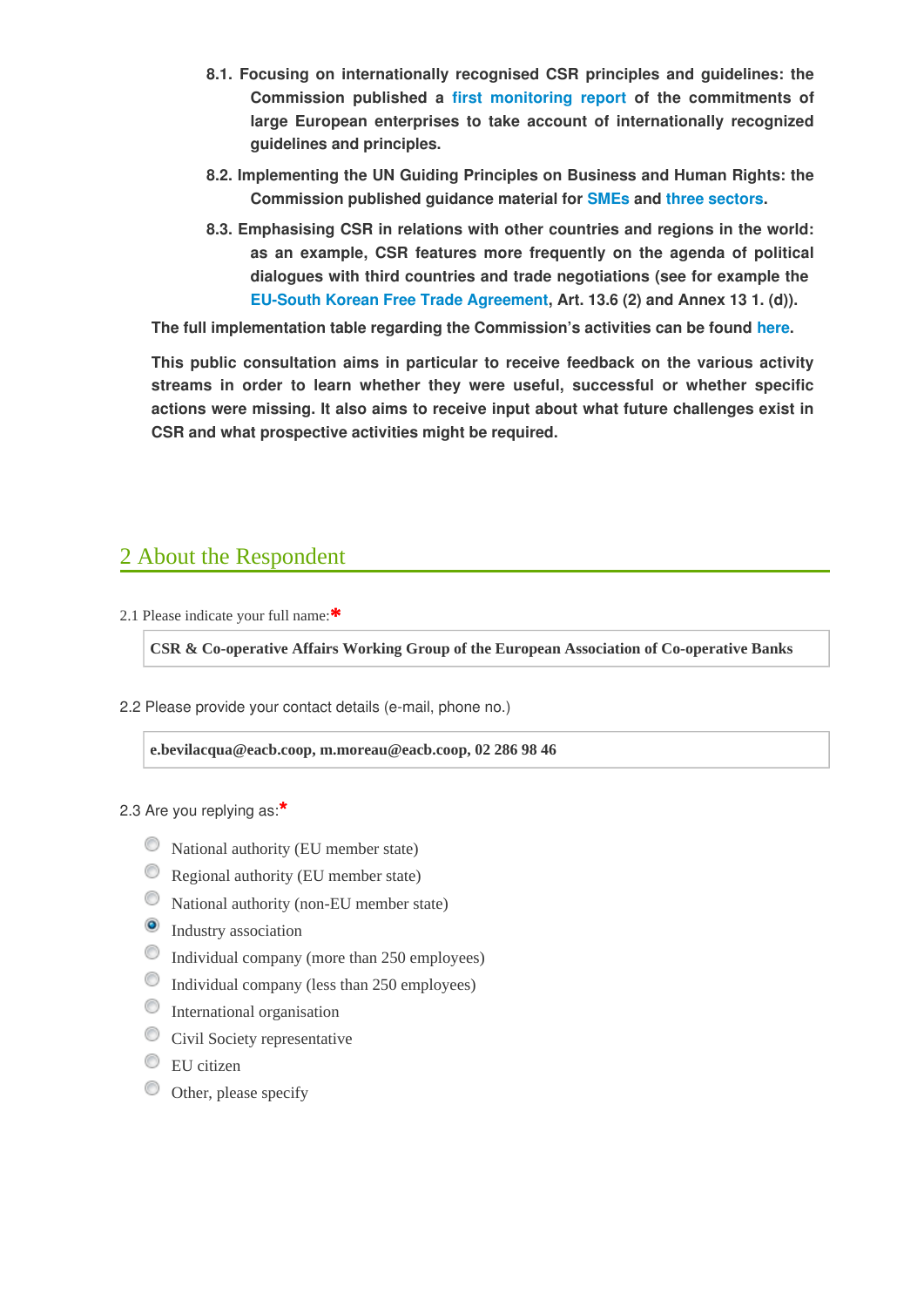2.4 Your country/ies - if responding on behalf of an organisation/association/authority, please specify all countries represented by your membership**\***

- **V** Austria
- **Belgium**
- Bulgaria
- $\Box$  Croatia
- $\Box$  Cyprus
- Czech Republic
- Denmark
- $\Box$  Estonia
- $\blacksquare$  Finland
- **V** France
- $\Box$  Germany
- Greece
- Hungary
- **I**reland
- $\blacksquare$ Italy
- **Latvia**
- $\Box$  Lithuania
- **V** Luxembourg
- $\Box$  Malta
- **V** Netherlands
- Doland
- **D** Portugal
- **V** Romania
- Slovakia
- Slovenia
- Spain
- Sweden
- **V** United Kingdom
- Other, please specify

### 2.4 Other**\***

*Text of 1 to 50 characters will be accepted* 

**Canada, Japan, Switzerland**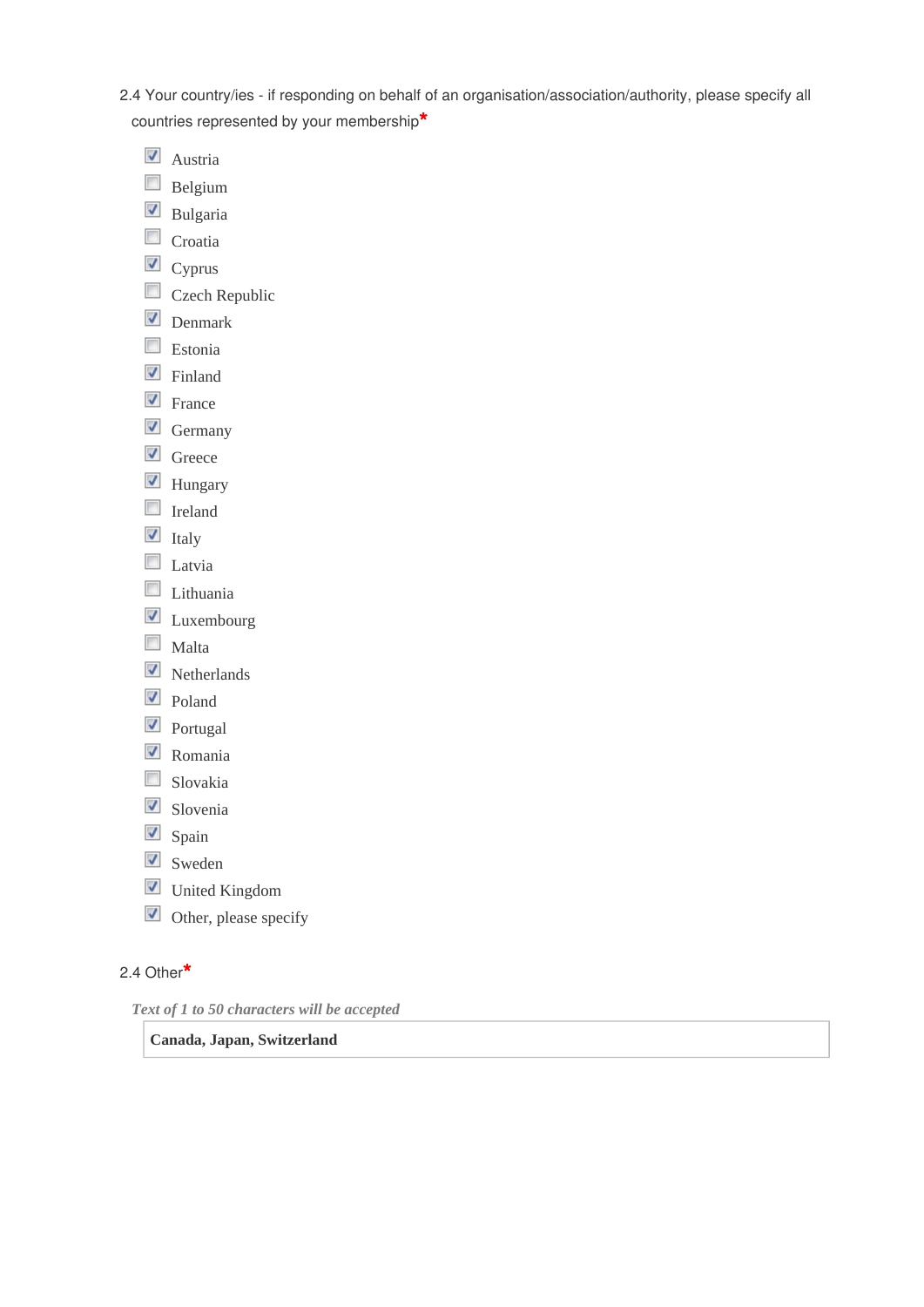2.5 How would you prefer your contribution to be published on the Commission website?**\***

**Under the name indicated** (I consent to publication of all information in my contribution and I declare that none of it is under copyright restrictions that prevent publication)

**Anonymously** (I consent to publication of all information in my contribution except my name/the name of my organisation and I declare that none of it is under copyright restrictions that prevent publication)

**Not at all - keep it confidential** (The contribution will not be published, but will be used O internally within the Commission)

## 3 The role of the Commission in CSR

3.1 Please indicate whether you think that the Commission **should engage in a policy on CSR**?



3.2 Please indicate whether you think that the Commission **puts adequate emphasis on CSR**?



3.3 To date, who would you say have been the **most important actors in promoting CSR**?

**Please choose maximum three answers**

- Private sector (Company, Social enterprise, Business Associations, Investment community)
- **Public authorities (European, National, Regional, Local)**
- $\blacksquare$  International organisations
- **Civil Society Organisations (CSO)**
- $\Box$  Consumers (citizens)
- $\Box$  Business customers
- Academia (universities, including business schools, research organisations)
- Others, please specify

### 4 About the Commission's activities in CSR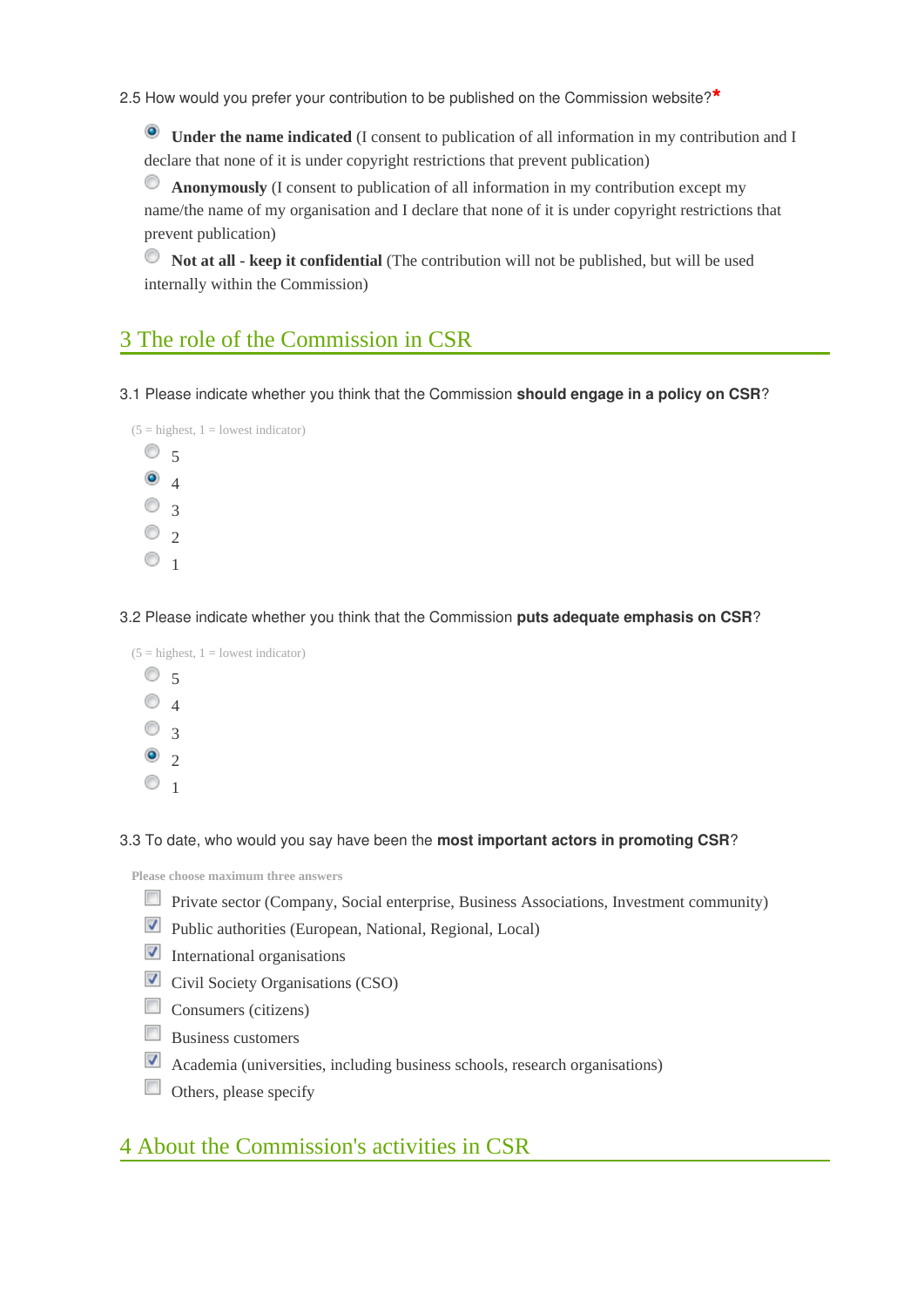4.1 How would you assess the **overall impact** of the Commission's policy on CSR?

- Very useful
- $\bullet$  Useful
- $\bullet$  Less useful
- $\circledcirc$  Not useful
- **Neutral**

### 4.2 What would you say has been the **most important contribution** of the CSR Communication (COM(2011) 681)?

**Please choose maximum three answers**

- $\blacksquare$  A new definition of CSR
- International leadership and setting of minimum expectations in CSR
- Emphasising the importance of CSR with companies and the society as a whole
- Mainstreaming CSR in a wide range of policies
- Enhancement of visibility (CSR awards, MSF platforms)
- Improving framework conditions (market incentives, e.g. public procurement)
- The proposal for a Directive on the disclosure of non-financial and diversity information by
- certain large companies and groups
- **Publication of guiding material on CSR**
- Other, please specify (maximum  $100$  characters)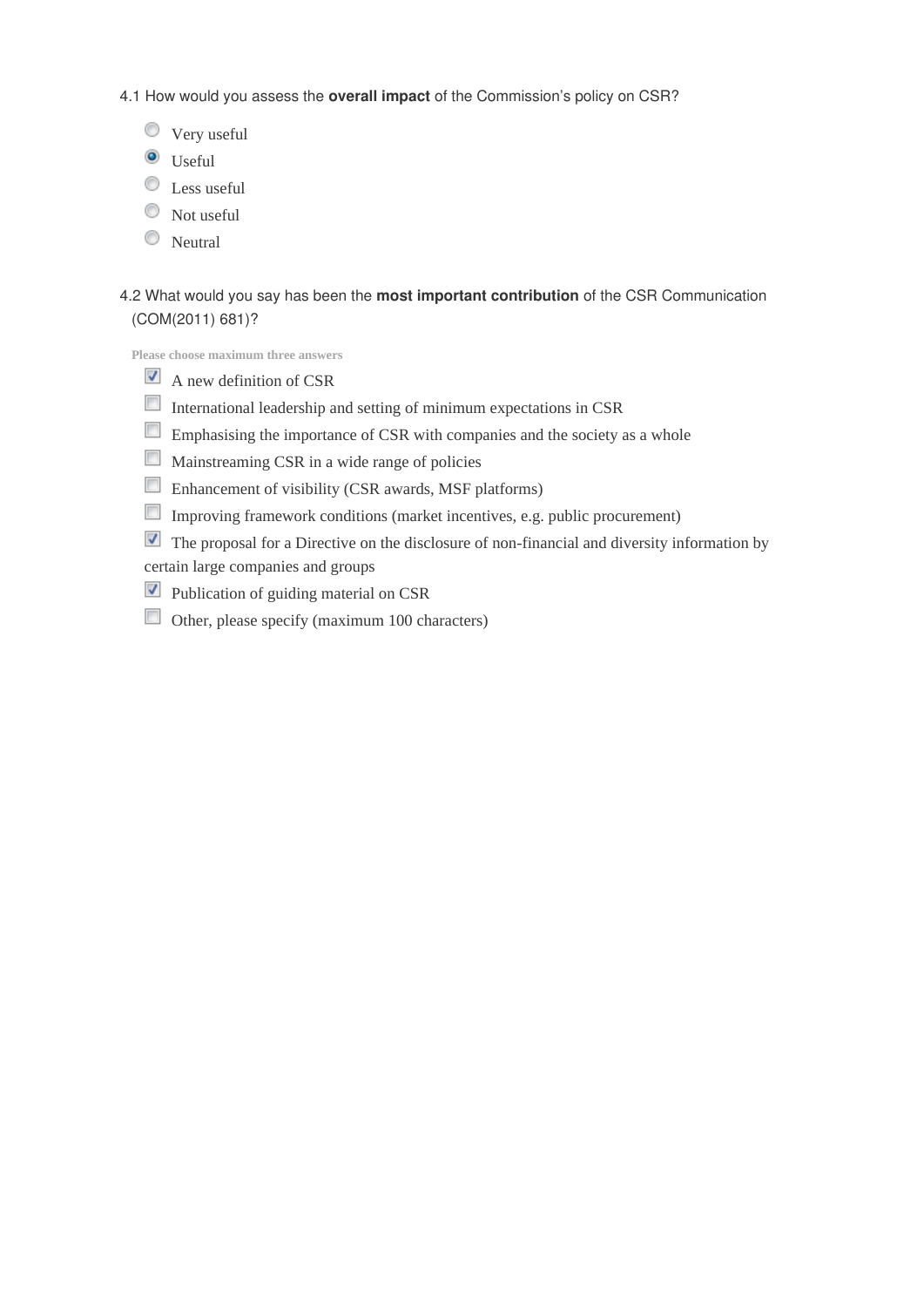4.3 In the 2011 CSR Communication (COM(2011) 681), the Commission outlined an agenda for action which includes eight priority work streams. Regarding the topics of this agenda for action, **please asses s the activity streams according to importance**:

|                                                                                                                                            | <b>Very</b><br>important | Important | <b>Less</b><br>important |
|--------------------------------------------------------------------------------------------------------------------------------------------|--------------------------|-----------|--------------------------|
| 1. Enhancing the visibility of CSR and<br>disseminating good practices (see European<br>CSR awards, multi-stakeholder platforms)           | $\bullet$                |           |                          |
| 2. Improving and tracking levels of trust in<br>business                                                                                   | $\bullet$                | 60        |                          |
| 3. Improving self-and co-regulation processes                                                                                              | ⊙                        | $\bullet$ | ⊙                        |
| 4. Enhancing market reward for CSR:<br>A. Consumption                                                                                      |                          | $\bullet$ |                          |
| <b>B. Public Procurement</b>                                                                                                               | ⊙                        | $\bullet$ | ⊙                        |
| C. Investment                                                                                                                              | ⊙                        | $\bullet$ |                          |
| 5. Improving company disclosure of social and<br>environmental information                                                                 | $\bullet$                | 60        |                          |
| 6. Further integrating CSR into education,<br>training and research                                                                        | $\bullet$                |           |                          |
| 7. Emphasising the importance of national and<br>sub-national CSR policies                                                                 | ⋒                        | $\bullet$ |                          |
| 8. Better aligning European and global approaches<br>to CSR:<br>A. Focusing on internationally recognised CSR<br>principles and guidelines |                          |           |                          |
| <b>B.</b> Implementing the UN Guiding Principles on<br><b>Business and Human Rights</b>                                                    |                          | $\bullet$ |                          |
| C. Emphasising CSR in relations with other<br>countries and regions in the world                                                           |                          | $\bullet$ |                          |

4.4 In the 2011 CSR Communication (COM(2011) 681), the Commission outlined an agenda for action which includes eight priority work streams.

 Please indicate if you believe that the Commission was **successful with the implementation of these activities or not**.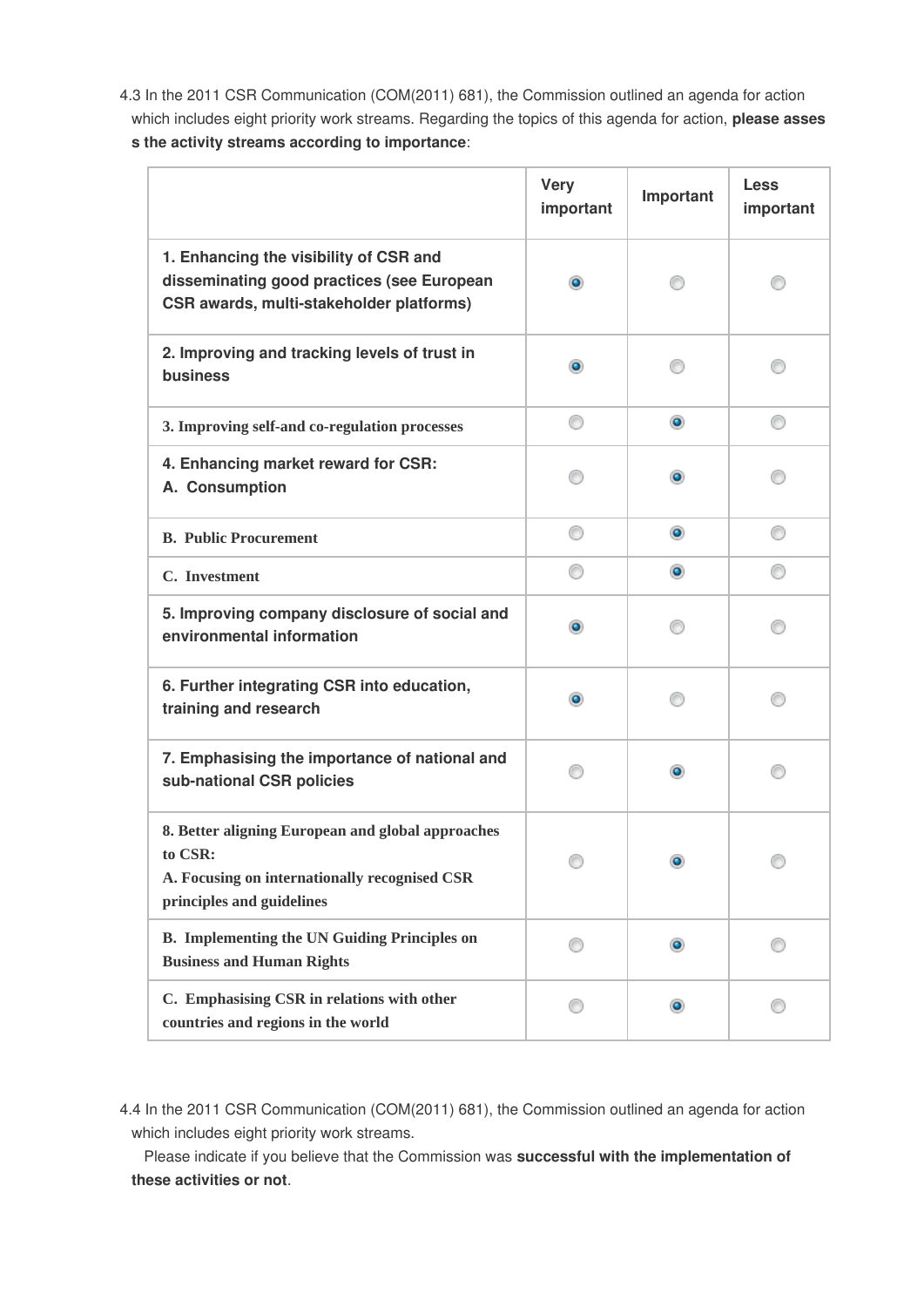|                                                                                                                                               | <b>Very</b><br>successful | <b>Somewhat</b><br>successful | <b>Not</b><br>successful | п<br>don't<br>know |
|-----------------------------------------------------------------------------------------------------------------------------------------------|---------------------------|-------------------------------|--------------------------|--------------------|
| 1. Enhancing the visibility of CSR<br>and disseminating good practices<br>(see European CSR awards,<br>multi-stakeholder platforms)           | $\bullet$                 |                               |                          |                    |
| 2. Improving and tracking levels<br>of trust in business                                                                                      |                           |                               | $\bullet$                |                    |
| 3. Improving self-and<br>co-regulation processes                                                                                              |                           | $\bullet$                     |                          |                    |
| 4. Enhancing market reward for<br>CSR:<br>A. Consumption                                                                                      |                           | $\bullet$                     |                          |                    |
| <b>B. Public Procurement</b>                                                                                                                  | ∩                         | ∩                             | ∩                        | $\bullet$          |
| C. Investment                                                                                                                                 | ⊙                         | ⊙                             | $\bullet$                | œ                  |
| 5. Improving company disclosure<br>of social and environmental<br>information                                                                 |                           | $\bullet$                     |                          |                    |
| 6. Further integrating CSR into<br>education, training and<br>research                                                                        |                           |                               |                          |                    |
| 7. Emphasising the importance of<br>national and sub-national CSR<br>policies                                                                 |                           | $\bullet$                     |                          |                    |
| 8. Better aligning European and<br>global approaches to CSR:<br>A. Focusing on internationally<br>recognised CSR principles and<br>guidelines |                           | $\bullet$                     |                          |                    |
| <b>B.</b> Implementing the UN Guiding<br><b>Principles on Business and Human</b><br><b>Rights</b>                                             | $\bullet$                 |                               |                          |                    |
| C. Emphasising CSR in relations<br>with other countries and regions in<br>the world                                                           |                           | $\bullet$                     |                          |                    |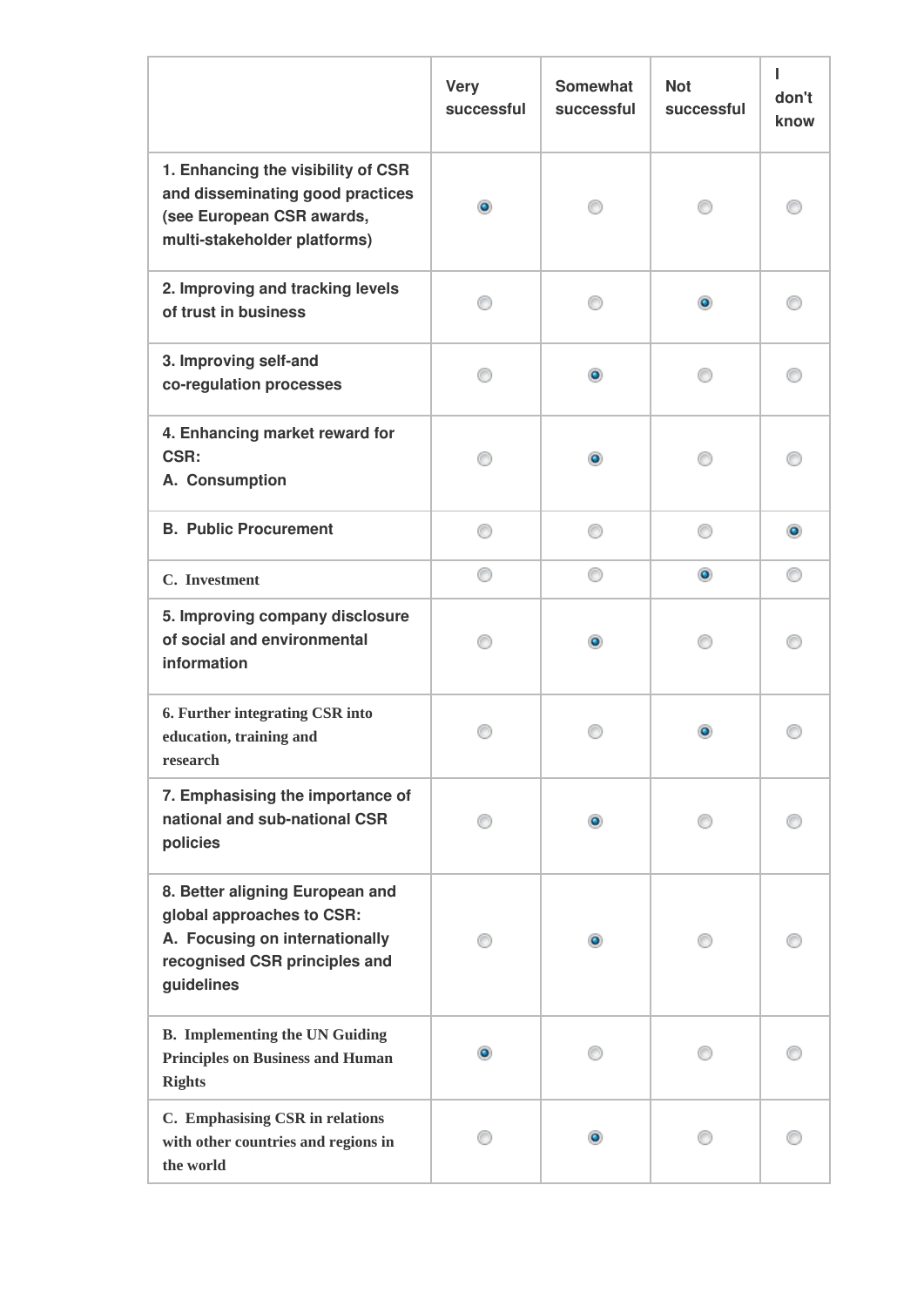### 4.4 Please specify why (2)**\***

```
Text of 1 to 100 characters will be accepted
```
**N.A**

4.4 Please specify why (4 C)**\***

*Text of 1 to 100 characters will be accepted* 

**There are contradictions between some of the banks regulation ( i.e: Basel 3) & the CSR objectvives.**

### 4.4 Please specify why (6)**\***

*Text of 1 to 100 characters will be accepted* 

**N.A**

4.5 Were there any shortcomings or activities missing in the agenda for action of the 2011 CSR Communication (COM(2011) 681)?

Yes (please specify)

 $\circ$  No

<sup>O</sup> I don't know

#### 4.5 Please specify**\***

*Text of 1 to 200 characters will be accepted* 

**Among other things, the possibility/ opportunity for incentive schemes that would foster RSI in the EU.**

4.6 Outside the agenda for action, do you think CSR gave an **important impetus for other policy initiatives**? If so, which ones?

Country-by-country reporting/ disclosure requirements for the extractive industry and loggers of primary forests: Revision of the Accounting Directives ([78/660/EEC](http://eur-lex.europa.eu/LexUriServ/LexUriServ.do?uri=CELEX:31978L0660:EN:NOT) and [83/349/EEC](http://eur-lex.europa.eu/LexUriServ/LexUriServ.do?uri=CELEX:31983L0349:en:HTML)) and the Transparency Directive ([2004/109/EC](http://eur-lex.europa.eu/legal-content/EN/TXT/HTML/?uri=CELEX:32004L0109&rid=4))

**Proposal for a [Regulation setting up a Union system for supply chain due diligence](http://trade.ec.europa.eu/doclib/docs/2014/march/tradoc_152227.pdf)** [self-certification of responsible importers of tin, tantalum and tungsten, their ores, and gold](http://trade.ec.europa.eu/doclib/docs/2014/march/tradoc_152227.pdf) [originating in conflict affected and high-risk areas](http://trade.ec.europa.eu/doclib/docs/2014/march/tradoc_152227.pdf) and Joint Communication on [Responsible](http://trade.ec.europa.eu/doclib/docs/2014/march/tradoc_152228.pdf) [sourcing of minerals originating in conflict-affected and high-risk areas: Towards an](http://trade.ec.europa.eu/doclib/docs/2014/march/tradoc_152228.pdf) [integrated EU approach](http://trade.ec.europa.eu/doclib/docs/2014/march/tradoc_152228.pdf)

 $\blacksquare$  Other, please specify

### 4.6 Other**\***

*Text of 1 to 500 characters will be accepted* 

**I do not know**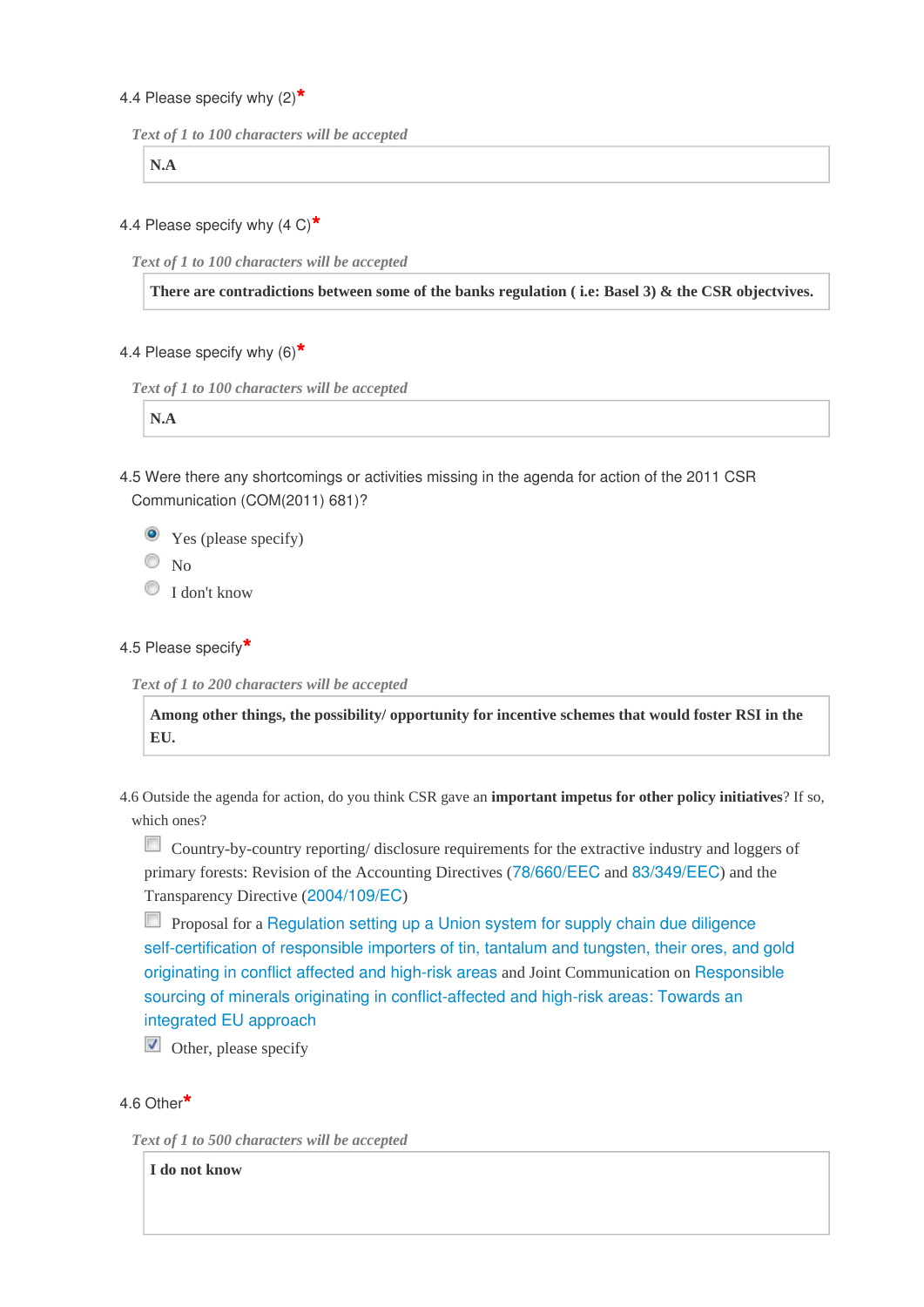4.7 Do you think that there were **other initiatives with an impact on CSR**?

Yes (please specify)  $\circ$  No I don't know

```
4.7 Please specify*
```
*Text of 1 to 300 characters will be accepted* 

**The development of the Global Reporting Initiative (GRI) Framework -in particular the G4 guidelines- as well as specific regulation at national level (i.e: in France Grenelle2, ISO 26000...)**

# 5 Future issues on CSR

- 5.1 What would you say should be the **role of the Commission** in CSR?
	- International standard setting / leadership in  $CSR$
	- Raising the awareness and visibility of CSR
	- Bringing stakeholders together around key CSR issues
	- $\blacksquare$  Supporting companies in implementing CSR
	- The Commission should not be active in CSR at all
	- $\Box$  Other, please specify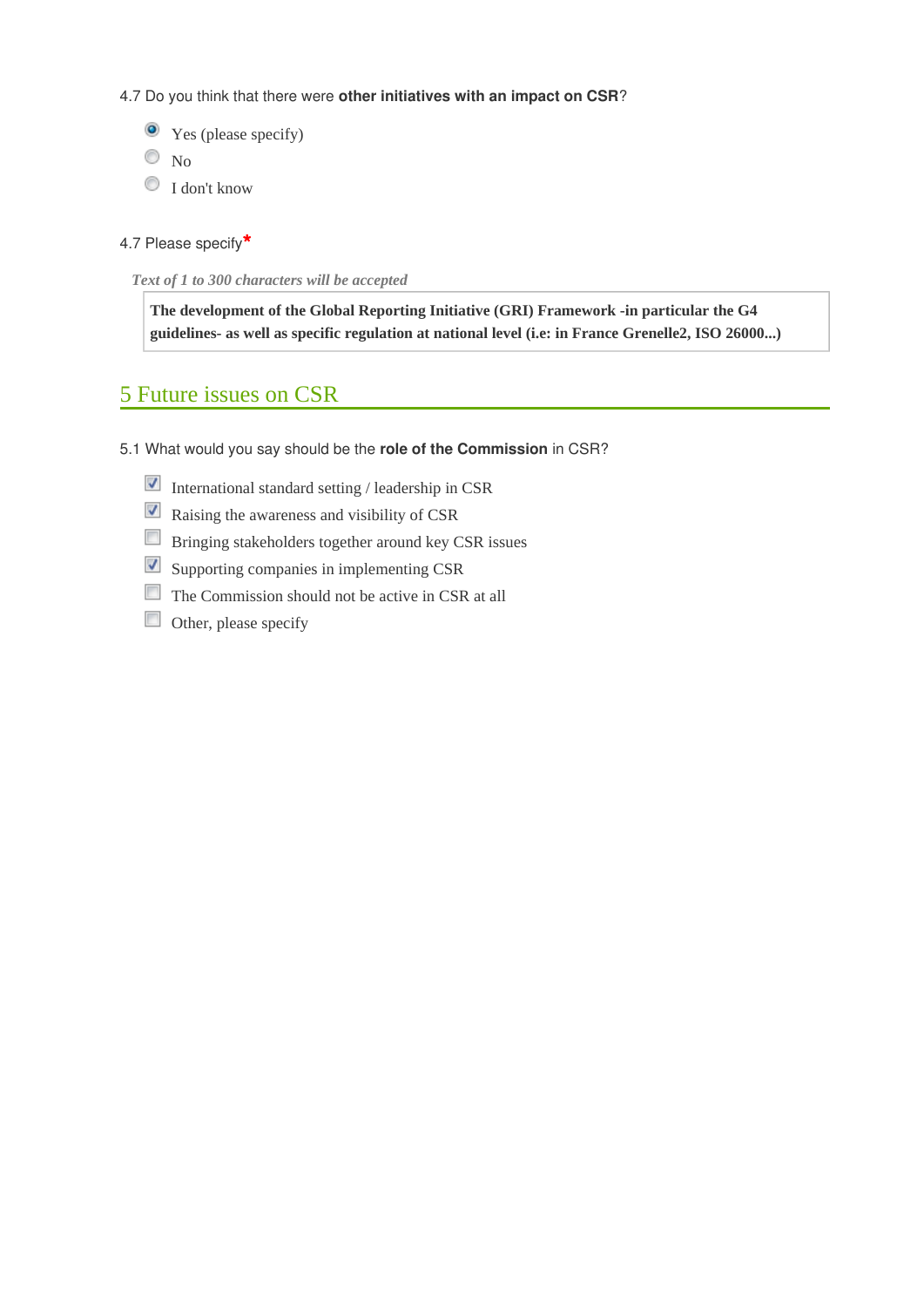#### 5.2 For the future EU policy on CSR, what would you suggest should be the **main objectives**?

**Please rank your top-5 priorities (1 = highest, 5 = lowest)**

|                                                                                                                                             | 1         | $\mathbf{2}$ | 3         | 4         | 5 |
|---------------------------------------------------------------------------------------------------------------------------------------------|-----------|--------------|-----------|-----------|---|
| To achieve an international global level playing field,<br>through e.g. third country cooperation, engagement in<br>international fora etc. | ⊙         | ∩            | ∩         | ⋒         |   |
| To raise the visibility and importance of CSR amongst<br>all societal actors                                                                | $\bullet$ | ∩            | ∩         | ⋒         |   |
| To implement the UN Guiding Principles on business<br>and human rights                                                                      | ⋒         |              | $\bullet$ |           |   |
| To support companies in adhering to CSR principles,<br>e.g. through guiding material                                                        | ⊙         | ⋒            | ∩         | ⋒         |   |
| To promote transparency measures on CSR (e.g.<br>reporting, sustainable responsible investment etc.)                                        | 60        | ۰            | ∩         |           |   |
| To enhance market reward for CSR (e.g. through public<br>procurement, investment or consumer policies)                                      | ∩         | ∩            | ∩         | ⋒         |   |
| To work on better education on CSR (business schools,<br>universities, etc.)                                                                |           |              | ⋒         | $\bullet$ |   |
| To strengthen the cooperation with EU member states<br>and regions on CSR                                                                   | ⊙         | ∩            | ∩         | ⋒         |   |
| Other, please specify                                                                                                                       | 0         | ⊙            | ⊙         |           |   |

5.3 What would you say are the **main challenges for an EU policy on CSR** in the future?

*Text of 1 to 300 characters will be accepted* 

**The substantial increase of awareness among EU citizens of CSR as 'key for the future' The promotion of the Social Eco at EU level Enhancing the CSR knowledge of the enterprises(meaning) CSR should be a global topic & measurements should be undertaken worldwide to improve social & envi standards**